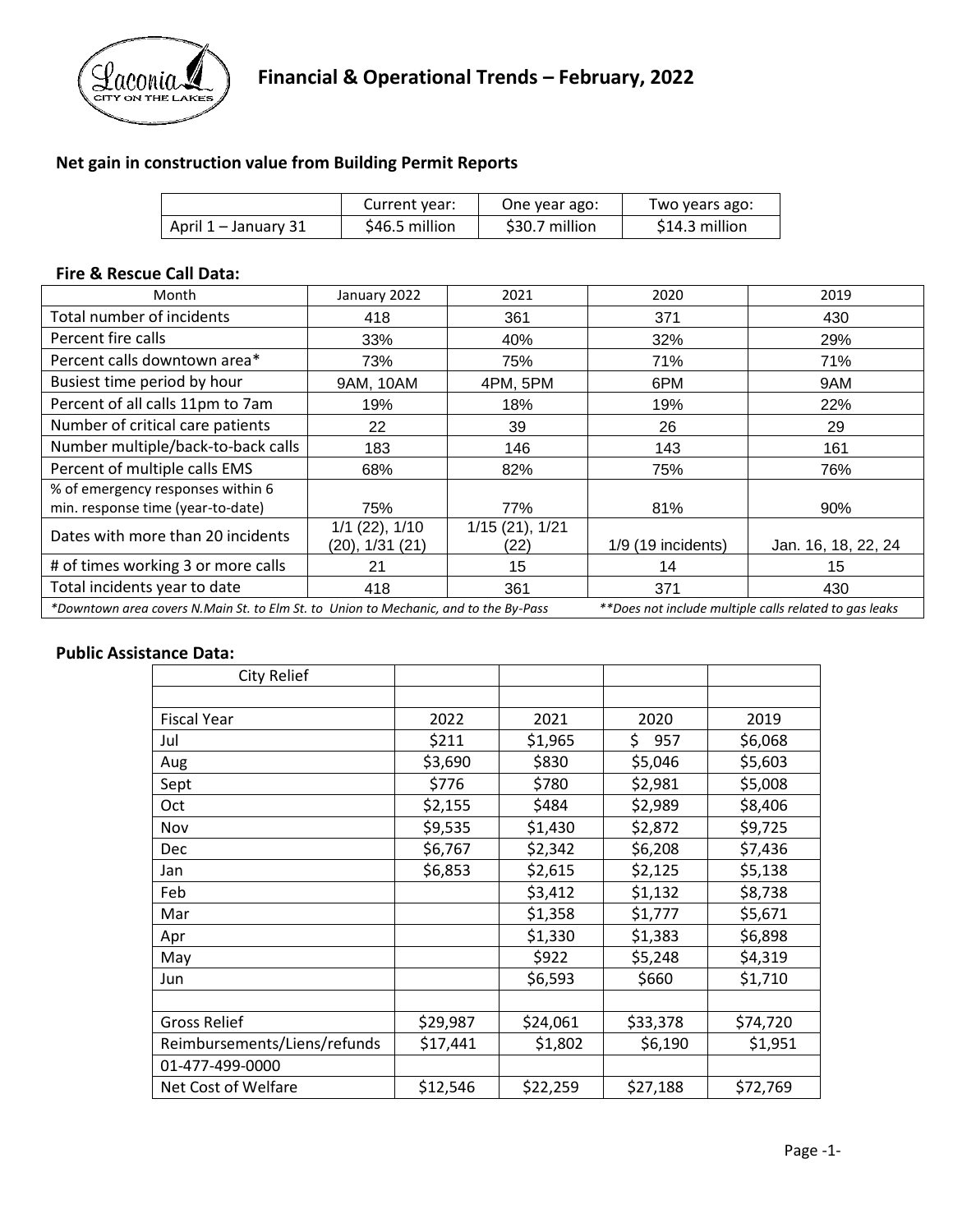## **Laconia Police Department – Monthly Activity Highlights:**

|                                 | (January)         | <b>CORRESPONDING</b>   | <b>TOTAL THIS</b>   | <b>TOTAL LAST</b> |          |
|---------------------------------|-------------------|------------------------|---------------------|-------------------|----------|
| <b>ACTIVITY</b>                 | <b>THIS MONTH</b> | <b>MONTH LAST YEAR</b> | <b>YEAR TO DATE</b> | YEAR TO DATE      | $% +/-$  |
| Calls for service               | 1,621             | 2,548                  | 1,621               | 2,548             | $-36.38$ |
| Criminal offenses investigated  | 236               | 278                    | 236                 | 278               | $-15.11$ |
| Criminal off. cleared by arrest | 180               | 224                    | 180                 | 224               | $-19.64$ |
| Total # of physical arrests     | 92                | 123                    | 92                  | 123               | $-25.20$ |
| $M/V -$ Stops                   | 618               | 747                    | 618                 | 747               | $-17.27$ |
| $M/V - Summonses$               | 26                | 30                     | 26                  | 30                | $-13.33$ |
| $M/V - W$ ritten warnings       | 546               | 656                    | 546                 | 656               | $-16.77$ |
| Accidents - Fatal               | <sup>0</sup>      | 0                      | 0                   | 0                 | 0        |
| Accidents - Total               | 45                | 31                     | 45                  | 31                | 45.16    |
| Accidents w/injury              | 3                 | 7                      | 3                   | 7                 | $-57.14$ |
| Parking tags issued             | 83                | 107                    | 83                  | 107               | $-22.43$ |
| <b>DWI</b>                      | 5                 | 6                      | 5                   | 6                 | $-16.67$ |
| Intoxication                    | 21                | 23                     | 21                  | 23                | $-8.70$  |

| January 2022: TYPE OF INCIDENT | # OF CALLS |  |  |  |
|--------------------------------|------------|--|--|--|
| Domestic disturbance           | 23         |  |  |  |
| All other disturbances         | 62         |  |  |  |
| Suicidal subjects              | 6          |  |  |  |
| Attempted suicide              |            |  |  |  |
| Suicide                        |            |  |  |  |
| Violation of restraining order |            |  |  |  |
| <b>Barricaded subject</b>      |            |  |  |  |

|                              | # OF VOLUNTEER<br><b>HOURS</b> |
|------------------------------|--------------------------------|
| <b>Volunteer Hours (LPD)</b> |                                |
| <b>Volunteer Hours (VSU)</b> |                                |
| <b>Victims Served</b>        |                                |

## **Property Tax Collection:**

|      | July Warrant Amt. | Dec. Warrant Amt. | Collected thru |           | Percentage Collected |
|------|-------------------|-------------------|----------------|-----------|----------------------|
| 2014 | \$19,558,097      | \$20,640,342      | \$38,469,744   | 1/31/2015 | 95.70%               |
| 2015 | \$20,036,102      | \$21,298,380      | \$39,653,150   | 1/31/2016 | 95.93%               |
| 2016 | \$20,785,170      | \$21,260,229      | \$40,622,681   | 1/31/2017 | 96.62%               |
| 2017 | \$21,075,701      | \$21,895,151      | \$41,612,228   | 1/31/2018 | 96.84%               |
| 2018 | \$21,442,154      | \$23,765,321      | \$43,982,250   | 1/31/2019 | 97.29%               |
| 2019 | \$22,563,270      | \$23,935,265      | \$45,171,383   | 1/31/2020 | 97.15%               |
| 2020 | \$23,203,364      | \$23,612,211      | \$45,542,143   | 1/31/2021 | 97.28%               |
| 2021 | \$23,395,524      | \$24,960,538      | \$47,303,813   | 1/31/2022 | 97.82%               |

## **Motor Vehicle Registration:**

| Report as of Date:<br><b>FISCAL YEAR</b> | Through 1/31/2022<br><b>BUDGET</b> | Year to date<br>Revenue | Municipal<br><b>Transportation Revenue</b> | <b>Total Motor</b><br>Vehicle Revenue | % of Budget |
|------------------------------------------|------------------------------------|-------------------------|--------------------------------------------|---------------------------------------|-------------|
|                                          |                                    |                         |                                            |                                       |             |
| 2017                                     | \$2,500,000                        | \$1,528,961             | -0-                                        | \$1,528,961                           | 61.2%       |
| 2018                                     | \$2,674,000                        | \$1,618,439             | \$52,580                                   | \$1,671,019                           | 62.5%       |
| 2019                                     | \$2,875,000                        | \$1,724,645             | \$52,910                                   | \$1,777,555                           | 61.8%       |
| 2020                                     | \$3,085,000                        | \$1,768,847             | \$54,825                                   | \$1,823,672                           | 59.1%       |
| 2021                                     | \$3,150,000                        | \$1,761,307             | \$55,800                                   | \$1,817,107                           | 57.7%       |
| 2022                                     | \$3,270,000                        | \$1,936,682             | \$57,000                                   | \$1,993,682                           | 61.0%       |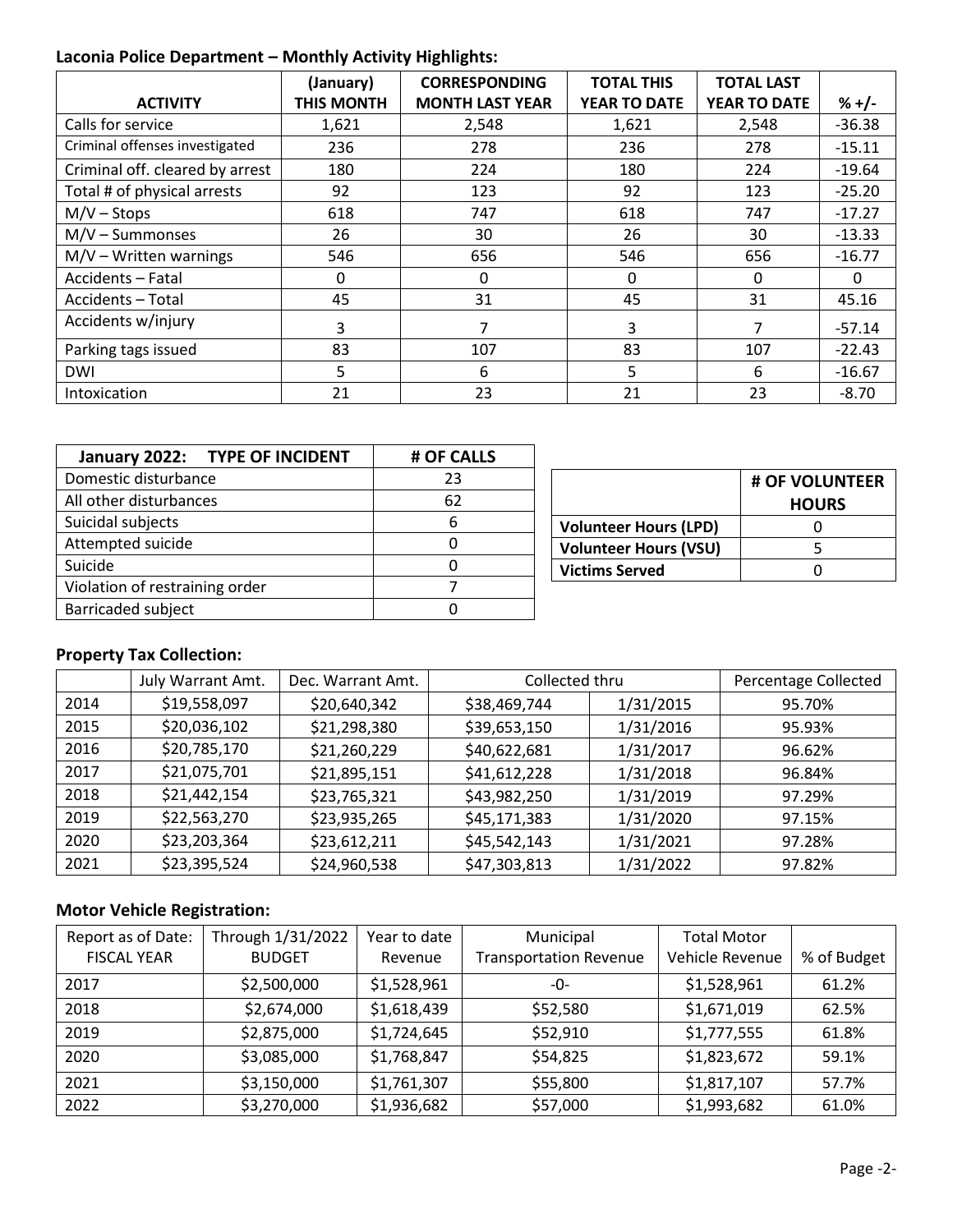| <b>OVERTIME BY DEPARTMENT FY22</b>     |                       |                      |               | As of: 1/31/2022           |               |                           |                |         |                      |                         |                         |                         |                            |                  |         |                 |                  |
|----------------------------------------|-----------------------|----------------------|---------------|----------------------------|---------------|---------------------------|----------------|---------|----------------------|-------------------------|-------------------------|-------------------------|----------------------------|------------------|---------|-----------------|------------------|
|                                        | <b>Budget</b>         | July                 |               | August September           |               | October November December |                | January | February             | March                   | April                   | May                     | June                       | <b>YTD Total</b> | % Used  | <b>PRIOR YR</b> | <b>PRIOR YR</b>  |
|                                        |                       |                      |               |                            |               |                           |                |         |                      |                         |                         |                         |                            |                  |         | <b>YTD EXP</b>  | <b>TOTAL EXP</b> |
| <b>FINANCE</b>                         | 500                   | $\mathbf 0$          | $\Omega$      | 129                        | $\mathbf 0$   | $\Omega$                  |                | 21      | 0                    | $\Omega$                | $\Omega$                | $\mathbf 0$             | $\Omega$                   | 150              | 30.00%  | 244             | 272              |
| <b>LICENSE</b>                         | 250                   | $\mathsf 0$          | $\mathbf 0$   | $\mathbf 0$                | $\mathsf 0$   | $\mathbf 0$               | $\omega$       | $\sim$  | $\mathbf 0$          | $\mathsf 0$             | $\mathsf 0$             | $\mathbf 0$             | $\mathbf 0$                |                  | 0.00%   | 6 <sup>1</sup>  |                  |
| <b>PLANNING</b>                        | 2,500                 | 485                  | 256           | 184                        | 797           | 476                       | 217            | 169     | $\mathbf 0$          | 0                       | $\mathbf 0$             | $\mathbf 0$             | $\mathsf 0$                | 2,583            | 103.31% | 3,246           | 4,820            |
| <b>CODE</b>                            | 500                   | 134                  | $\mathsf 0$   | $\overline{7}$             | $\Omega$      | $\Omega$                  | $\sim$         | $\sim$  | $\Omega$             | 0                       | $\mathsf 0$             | $\mathbf 0$             | $\mathbf 0$                | 141              | 28.25%  | 71              | 144              |
| <b>ASSESSING</b>                       | 500                   | $\mathbf 0$          | 0             | $\mathbf 0$                | $\mathbf 0$   | $\mathbf 0$               | $\blacksquare$ |         | 0                    | 0                       | $\mathsf 0$             | $\mathbf 0$             | $\mathbf 0$                |                  | 0.00%   | 7 <sup>7</sup>  | 72               |
| <b>CITY CLERK</b>                      | 1000                  | $\mathbf 0$          | $\mathsf 0$   | 66                         | $\mathbf 0$   | 224                       | $\sim$         | 8       | $\mathbf 0$          | 0                       | $\mathsf 0$             | $\mathbf 0$             | $\mathsf 0$                | 298              | 29.75%  | 814             | 814              |
| <b>POLICE</b>                          |                       |                      |               |                            |               |                           |                |         |                      |                         |                         |                         |                            |                  |         |                 |                  |
| Misc. Overtime                         | 140000                | 2,932                | 2,852         | 1,500.37                   | $-1831$       | 3,413                     | 1,029          | 3,655   | $\Omega$             | $\Omega$                | $\overline{0}$          | $\mathbf 0$             | $\mathbf 0$                | 13,552           |         | 8,722           | 23,249           |
| Holiday OT                             |                       | 6,946                | $\mathbf 0$   | 6,629.04                   | 8251          | 8,210                     | 21,340         | 12,567  | $\Omega$             | $\Omega$                | $\overline{0}$          | $\mathbf 0$             | $\mathbf 0$                | 63,942           |         | 56,281          | 68,044           |
| Incident OT                            |                       | 972                  | 1,424         | 910.47                     | 2912          | 614                       | 1,402          | 667     | $\Omega$             | $\mathbf 0$             | $\overline{0}$          | $\mathbf 0$             | $\mathbf 0$                | 8,902            |         | 6,507           | 17,920           |
| Court OT                               |                       | 871                  | 107           | 111.69                     | 734           | 697                       | 234            | 1,094   | $\Omega$             | $\Omega$                | $\mathbf 0$             | 0                       | $\mathbf 0$                | 3,849            |         | 1,659           | 3,904            |
| Shift Coverage OT                      |                       | 7,565                | 5,126         | 1,400.04                   | 6312          | 471                       | 5,515          | 6,355   | 0                    | 0                       | $\overline{0}$          | $\underline{0}$         | $\overline{0}$             | 32,744           |         | 17,665          | 30,950           |
| <b>TOTAL</b>                           | 140,000               | 19,287               | 9,510         | 10,552                     | 16,378        | 13,404                    | 29,520         | 24,338  | 0                    | 0                       | 0                       | $\mathbf 0$             | $\mathbf 0$                | 122,989          | 87.85%  | 90,834          | 144,067          |
| <b>FIRE</b>                            |                       |                      |               |                            |               |                           |                |         |                      |                         |                         |                         |                            |                  |         |                 |                  |
| <b>Extra Duty Coverage</b>             | 70,000                | 13,198               | 10,326        | 13,083                     | 23,977        | 19,176                    | 37,611         | 17,069  | $\mathbf 0$          | $\mathbf 0$             | $\overline{0}$          | $\mathbf 0$             | $\mathbf 0$                | 134,440          | 192.06% | 42,622          | 97,138           |
| Sick Hurt Coverage                     | 80,000                | 3,792                | 12,628        | 15,843                     | 20,898        | 13,202                    | 9,434          | 8,080   | $\Omega$             | $\Omega$                | $\Omega$                | $\Omega$                | $\mathbf 0$                | 83,878           | 104.85% | 71,443          | 115,977          |
| Personal Time Coverage                 | 75,000                | 2,069                | 6,982         | 8,162                      | 8,341         | 4,634                     | 4,825          | 4,683   | $\Omega$             | $\Omega$                | $\Omega$                | $\Omega$                | $\Omega$                   | 39,696           | 52.93%  | 26,130          | 53,689           |
| <b>Holiday Pay</b>                     | 127,500               | 13,330               | $\mathbf 0$   | 13,403                     | 11,010        | 11,704                    | 33,619         | 22,300  | 0                    | $\Omega$                | $\mathbf 0$             | $\mathbf 0$             | $\mathbf 0$                | 105,367          | 82.64%  | 104,990         | 130,256          |
| <b>Vacation Coverage</b>               | 134,000               | 16,765               | 12,082        | 12,183                     | 11,026        | 8,747                     | 8,223          | 6,705   | $\mathbf 0$          | $\overline{0}$          | $\overline{0}$          | $\underline{0}$         | $\overline{0}$             | 75,731           | 56.52%  | 76,948          | 121,917          |
|                                        |                       |                      |               |                            |               |                           |                |         |                      | 0                       |                         |                         |                            |                  |         |                 |                  |
| <b>TOTALS</b>                          | 486,500               | 49,155               | 42,018        | 62,674                     | 75,252        | 57,463                    | 93,713         | 58,838  | 0<br>$\Omega$        |                         | $\mathbf 0$             | 0                       | $\mathbf 0$<br>$\mathbf 0$ | 439,112          | 90.26%  | 322,133         | 518,976          |
| <b>WELFARE</b>                         | 1,000                 | $\mathbf 0$          | $\Omega$      | $\Omega$                   | $\mathbf 0$   | 9                         | $\omega$       |         |                      | 0                       | $\mathbf 0$             | $\mathbf{0}$            |                            | 9                | 0.87%   | 82              | 98               |
| <b>PARKS &amp; RECREATION</b>          | 9,000                 | 1,023                | 203           | 222.98                     | 246           | 313                       | 881            | 439     | $\mathsf 0$          | $\mathsf 0$             | $\mathsf 0$             | $\mathbf 0$             | $\mathsf 0$                | 3,328            | 36.98%  | 2,774           | 4,839            |
| <b>SOLID WASTE</b>                     | 7,000<br>$\mathbf{0}$ | 1,246                | 943           | 815.27                     | 1380          | 1,692                     | 1,391          | 1,230   | $\mathbf 0$          | 0                       | $\mathbf 0$             | $\mathbf 0$             | $\mathbf 0$                | 8,697            | 124.24% | 3,324           | 4,539            |
| <b>PUBLIC WORKS</b>                    |                       |                      |               |                            |               |                           |                |         |                      |                         |                         |                         |                            |                  |         |                 |                  |
| Striping                               |                       | $\Omega$             | $\mathbf 0$   | $\mathbf 0$                | $\mathsf 0$   | $\mathsf 0$               | $\sim$         |         | $\Omega$             | $\Omega$                | $\Omega$                | $\Omega$                | $\mathbf 0$<br>$\mathbf 0$ |                  |         |                 |                  |
| Office                                 |                       | 559                  | 582           | 562                        | 881           | 523                       | 779            | 672     | $\Omega$             | $\mathbf 0$             | $\overline{0}$          | $\mathbf 0$             | $\Omega$                   | 4,558            |         | 4,242           | 7,291            |
| Road Maintenance                       | 15660<br>67967        | 1,541                | 2194          | 1121                       | 1124          | 622                       | 1,413          | 1,086   | $\Omega$             | $\Omega$                | $\Omega$                | $\Omega$                | $\mathbf 0$                | 9,101            |         | 7,399           | 13,296           |
| Winter Maintenance                     |                       | $\Omega$             | 0             | $\mathbf 0$                | $\mathsf 0$   | $\mathsf 0$<br>$\Omega$   | $\sim$         |         | $\Omega$             | $\Omega$                | $\mathbf 0$             | 0                       | $\Omega$                   |                  |         | 5,686           | 11,254           |
| Plowing                                |                       | $\Omega$             | $\Omega$      | $\mathbf 0$                | $\Omega$      |                           | 26,923         | 10,521  | $\Omega$             | 0                       | $\Omega$                | $\Omega$                | $\Omega$                   | 37,443           |         | 19,076          | 35,914           |
| OT - Temp Plowing                      |                       | $\Omega$             | $\Omega$      | $\mathbf 0$                | $\Omega$      | $\mathsf 0$               | $\overline{a}$ |         | $\Omega$             | 0                       | $\Omega$                | $\Omega$                |                            |                  |         | 484             | 669              |
| Sanding/Salting                        |                       | $\Omega$             | $\Omega$      | $\mathbf 0$                | 0             | 0                         | $\blacksquare$ |         | $\Omega$             | $\Omega$                | $\mathbf 0$             | $\Omega$                | $\mathbf 0$<br>$\Omega$    |                  |         |                 |                  |
| <b>City Engineering</b>                | 1929                  | 638                  | 384           | 338                        | 453           | 617                       | 300            |         | $\Omega$             | $\Omega$                | $\Omega$                | $\Omega$                |                            | 2,730            |         | 4,121           | 7,389            |
| Drain Maintenance                      | 397                   | $\Omega$             | $\Omega$      | $\mathbf 0$                | $\Omega$      | $\Omega$                  |                | 281     | $\Omega$             | $\Omega$                | $\Omega$                | $\Omega$                | $\Omega$                   | 281              |         | 785             | 960              |
| Parking/Traffic Control                | 1047                  | $\Omega$<br>$\Omega$ | 0<br>$\Omega$ | $\mathbf 0$<br>$\mathbf 0$ | 0<br>$\Omega$ | $\mathbf 0$<br>$\Omega$   | $\blacksquare$ | 99      | $\Omega$<br>$\Omega$ | $\mathbf 0$<br>$\Omega$ | $\mathbf 0$<br>$\Omega$ | $\mathbf 0$<br>$\Omega$ | $\mathbf 0$<br>$\Omega$    | 99               |         |                 |                  |
| Signs                                  |                       | $\mathbf 0$          | $\mathbf 0$   | $\mathbf 0$                | $\mathbf 0$   | $\mathbf 0$               |                |         |                      | $\mathbf 0$             | $\overline{0}$          | $\mathbf 0$             | $\mathbf 0$                |                  |         |                 |                  |
| <b>Parking Garage</b>                  |                       |                      |               |                            |               |                           |                |         | $\mathbf 0$<br>0     | 0                       | 0                       |                         |                            |                  |         |                 |                  |
| <b>TOTALS</b><br><b>SANITARY SEWER</b> | 87,000<br>15,000      | 2,738                | 3,160         | 2,020                      | 2,458         | 1,762                     | 29,414         | 12,660  |                      |                         |                         | 0                       | $\sim$                     | 54,213           | 62.31%  | 41,794          | 76,774           |
|                                        |                       |                      |               |                            |               |                           |                |         |                      |                         |                         |                         |                            |                  |         |                 |                  |
| <b>WRBP</b>                            |                       | 578                  | 1,486         | 533                        | 836           | 280                       | 1,374          | 705     | $\mathbf 0$          | $\mathbf 0$             | $\mathbf 0$             | $\mathbf 0$             | $\mathbf 0$                | 5,791            |         | 5,641           | 8,231            |
| Sewer Maintenance                      |                       | 1,575                | 1,468         | 1541                       | 1317          | 1,847                     | 1,312          | 2,996   | $\overline{0}$       | $\underline{0}$         | $\underline{0}$         | $\mathbf 0$             | $\overline{0}$             | 12,056           |         | 3,536           | 9,123            |
| <b>TOTALS</b>                          | 15,000                | 2,153                | 2,954         | 2,074                      | 2,152         | 2,127                     | 2,686          | 3,700   | 0                    | $\Omega$                | 0                       | 0                       | $\sim$                     | 17,847           | 118.98% | 9,177           | 17,354           |
| <b>EMS - AMBULANCE</b>                 |                       |                      |               |                            |               |                           |                |         |                      |                         |                         |                         |                            |                  |         |                 |                  |
| <b>Extra Duty Coverage</b>             | 52,000                | 6,429                | 3,737         | 8,158                      | 12,619        | 10,587                    | 10,404         | 3,141   | $\Omega$             | $\Omega$                | $\Omega$                | $\Omega$                | $\mathbf 0$                | 55,075           | 105.91% | 29,862          | 147,540          |
| <b>Sick Hurt Coverage</b>              | 39,000                | 2,449                | 3,156         | 3,315                      | 6,520         | 8,822                     | 789            | 3,562   | $\mathbf 0$          | $\mathbf 0$             | $\mathbf 0$             | $\mathbf 0$             | $\mathbf 0$                | 28,613           | 73.37%  | 51,516          | 72,756           |
| Personal Time Coverage                 | 21,600                | $\mathbf{0}$         | 523           | 838                        | 1,660         | 789                       | 475            | 363     | $\Omega$             | $\Omega$                | $\mathbf 0$             | $\Omega$                | $\mathbf 0$                | 4,648            | 21.52%  | 5,497           | 6,571            |
| <b>Holiday Pay</b>                     | 18,870                | 2,573                | $\mathbf 0$   | 2,452                      | 1,931         | 1,496                     | 4,288          | 3,161   | $\Omega$             | $\Omega$                | $\Omega$                | $\mathbf 0$             | $\Omega$                   | 15,901           | 84.26%  | 16,954          | 21,456           |
| <b>Vacation Coverage</b>               | 33,500                | $\overline{0}$       | 1,537         | 5,169                      | 5,210         | 1,963                     | 888            | 474     | 0                    | 0                       | $\overline{0}$          | $\underline{0}$         | $\overline{0}$             | 15,241           | 45.50%  | 11,649          | 18,645           |
| <b>TOTALS</b>                          | 164,970               | 11,450               | 8,953         | 19,932                     | 27,940        | 23,656                    | 16,844         | 10,701  | 0                    | $\mathbf{0}$            | $\mathbf{0}$            | 0                       | $\mathbf 0$                | 119,477          | 72.42%  | 115,477         | 266,968          |
| <b>GRAND TOTAL</b>                     | 915,720               | 87.671               | 67.997        | 98.676                     | 126,604       | 101,126                   | 174.666        | 112,104 |                      |                         |                         |                         |                            | 768,844          | 83.96%  | 589,982         | 1,039,742        |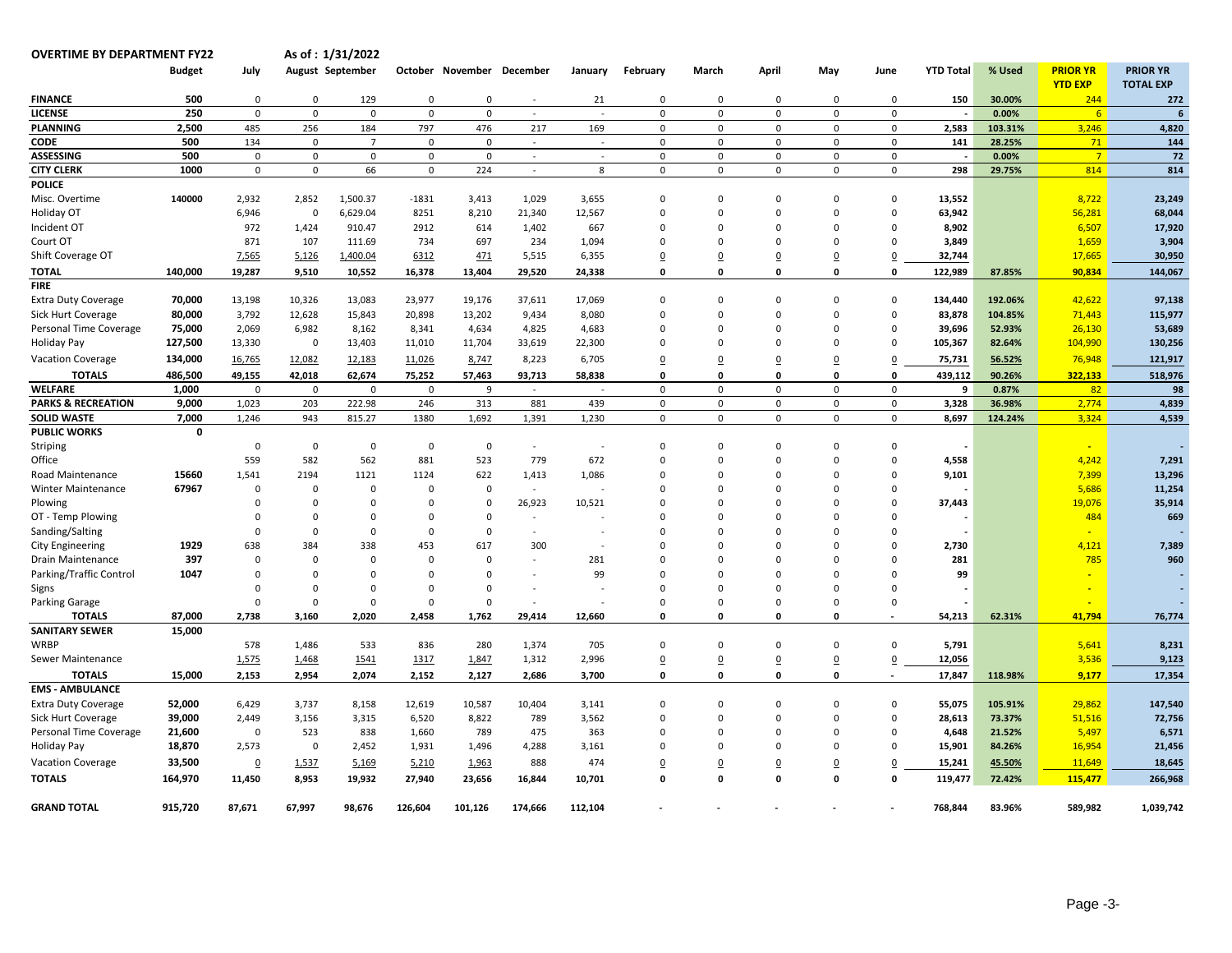## **Parks & Recreation Facility Use Requests:**

|                 | 2021-22      | 2020-21 | 2019-20 | 2018-19     | 2017-18 | 2016-17 | 2015-16 | 2014-15 | 2013-14        |
|-----------------|--------------|---------|---------|-------------|---------|---------|---------|---------|----------------|
|                 |              |         |         |             |         |         |         |         |                |
| July            | 8            | 5       | 10      | 24          | 18      | 4       | 3       | 15      | $\overline{2}$ |
| <b>August</b>   | 8            | 9       | 10      | 10          | 15      | 11      | 18      | 4       | 4              |
| September       | 4            | 7       | 7       | 4           | 3       | 5       | 4       | 5       | 3              |
| <b>October</b>  | 8            | 7       | 10      | 6           | 4       | 7       | 5       | 2       | 4              |
| <b>November</b> | 3            | 7       | 3       | 3           | 4       | 2       | 6       | 6       | 5              |
| <b>December</b> | $\mathbf{0}$ | 0       | 0       | 0           | 0       | 0       | 4       | 7       | 4              |
| January         | 4            | 0       | 11      | 11          | 6       | 5       | 9       | 10      | $\Omega$       |
| February        |              | 9       | 10      | 6           | 6       | 8       | 13      | 6       | 10             |
| <b>March</b>    |              | 6       | 4       | 8           | 11      | 12      | 9       | 12      | 19             |
| <b>April</b>    |              | 19      | 8       | 5           | 8       | 13      | 8       | 16      | 12             |
| May             |              | 13      | 3       | 9           | 12      | 2       | 8       | 10      | 9              |
| June            |              | 13      | 8       | $\mathbf 1$ | 3       | 6       | 11      | 10      | 18             |
| <b>Total</b>    | 35           | 95      | 84      | 87          | 90      | 75      | 98      | 103     | 90             |

## **Pending Grievances Summary:**

| Date of   |       |         |               | Cost thru |
|-----------|-------|---------|---------------|-----------|
| Grievance | Union | Subject | <b>Status</b> | 1/31/22   |
|           |       |         |               |           |
|           |       |         | None          |           |
|           |       |         |               |           |
|           |       |         |               |           |
|           |       |         |               |           |

#### **Impact Fee Revenues:**

|                                    | <b>Total Revenue as of</b><br>6/30/2021 | <b>Revenue Year-to-Date</b> | <b>Transfer Out FY21</b><br>Year-to-date | <b>Total Revenue as</b><br>of 1/31/22 |
|------------------------------------|-----------------------------------------|-----------------------------|------------------------------------------|---------------------------------------|
| School                             | \$77,018.34                             | \$954.15                    | (\$66,596.69)                            | \$11,375.80                           |
| Police                             | \$1,710.26                              | \$1,820.53                  | \$0.00                                   | \$3,530.79                            |
| Fire                               | \$15,906.00                             | \$3,263.87                  | \$0.00                                   | \$19,169.87                           |
| Parks                              | \$2,208.87                              | \$273.75                    | \$0.00                                   | \$2,482.62                            |
| Roads                              | \$17,420.29                             | \$8,675.67                  | \$0.00                                   | \$26,095.96                           |
| Library                            | \$5,433.87                              | \$142.53                    | \$0.00                                   | \$5,576.40                            |
| <b>Total Impact Fees Collected</b> | \$119,697.63                            | \$15,130.50                 | (\$66,596.69)                            | \$68,231.44                           |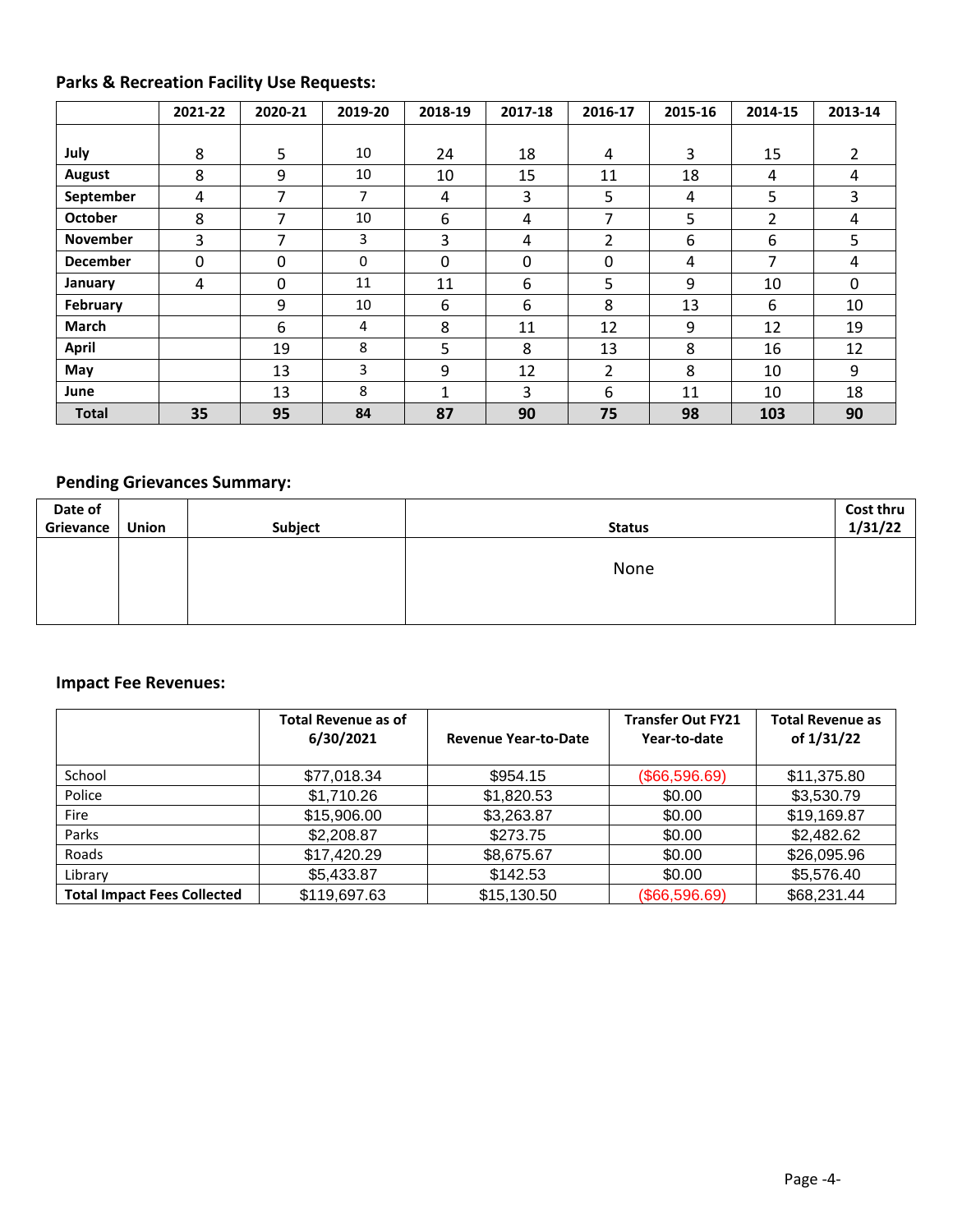|                                        | Balance as of 1/31/22 |
|----------------------------------------|-----------------------|
| Non-Capital Reserve Account            | \$432,815.90          |
| Accrued Leave Reserve Account          | \$292,134.48          |
| Winter Maintenance Reserve Account     | \$163,793.85          |
| Health Insurance Stabilization Account | \$171,475.34          |
| Motorcycle Week Account                | \$76,017.27           |
| <b>Fire Stabilization Account</b>      | -በ-                   |

#### Expendable Trust Balances: **Tax Increment Financing Balances:** Tax Increment Financing Balances:

|          | Balance as of 1/31/22 |  |  |  |  |
|----------|-----------------------|--|--|--|--|
| Downtown | \$1,068,510.81        |  |  |  |  |
| Lakeport | \$45,889.00           |  |  |  |  |
| Weirs    | \$(26, 482.55)        |  |  |  |  |

#### **Boat Taxes:**

| Report as of Date: | Through 1/31/22 |                      |             |  |
|--------------------|-----------------|----------------------|-------------|--|
| <b>FISCAL YEAR</b> | <b>BUDGET</b>   | Year to date Revenue | % of Budget |  |
| 2017               | \$85,000        | \$11,737             | 13.81%      |  |
| 2018               | \$85,000        | \$17,410             | 20.48%      |  |
| 2019               | \$85,000        | \$17,745             | 20.87%      |  |
| 2020               | \$90,000        | \$30,803             | 34.22%      |  |
| 2021               | \$100,000       | \$34,975             | 34.98%      |  |
| 2022               | \$110,000       | \$29,835             | 27.12%      |  |

|      |                                 |           | <b>General Fund Revenues*</b> |        | <b>General Fund Expenditures</b> |              |                 |               |  |
|------|---------------------------------|-----------|-------------------------------|--------|----------------------------------|--------------|-----------------|---------------|--|
|      | <b>Realized as of 1/31/2021</b> |           |                               |        | <b>Realized as of 1/31/2022</b>  |              |                 |               |  |
|      | <b>Budgeted</b>                 |           |                               |        | <b>Amount</b>                    |              | <b>Budgeted</b> | <b>Amount</b> |  |
| 2018 |                                 | 8,029,176 | \$5,294,905                   | 65.95% | \$29,599,947                     | \$17,669,116 | 59.69%          |               |  |
| 2019 |                                 | 8,114,878 | \$4,900,907                   | 60.39% | \$30,659,544                     | \$17,890,298 | 58.35%          |               |  |
| 2020 |                                 | 8,499,359 | \$5,251,986                   | 61.79% | \$31,450,111                     | \$18,362,475 | 58.39%          |               |  |
| 2021 |                                 | 8,699,290 | \$5,781,745                   | 66.46% | \$31,383,486                     | \$21,580,559 | 68.76%          |               |  |
| 2022 |                                 | 9,026,499 | \$5,828,142                   | 64.57% | \$32,502,933                     | \$20,000,452 | 61.53%          |               |  |

*\*Does not include property tax collections noted elsewhere in this report*

## **EMS Billing History:**

|                         | <b>Laconia Fire Department EMS Billing Report</b>                                    |                                                      |                                                                              |                                                    |                     |                   |            |                   |                 |                                                   |                    |  |
|-------------------------|--------------------------------------------------------------------------------------|------------------------------------------------------|------------------------------------------------------------------------------|----------------------------------------------------|---------------------|-------------------|------------|-------------------|-----------------|---------------------------------------------------|--------------------|--|
| <b>Month</b><br>2021-22 | Total #<br><b>Ambulance</b><br><b>Responses</b><br>2020-21<br><b>EMS &amp; Firel</b> | # $of$<br><b>Trips</b><br>2020-21<br><b>Billable</b> | Total #<br>Ambulance<br><b>Responses</b><br>2021-22<br><b>EMS &amp; Fire</b> | # of<br><b>Trips</b><br>2021-22<br><b>Billable</b> | <b>Gross Charge</b> | <b>Net Charge</b> | % Billable | <b>Write Offs</b> | <b>Payments</b> | $%$ of<br><b>Payments to</b><br><b>Net Charge</b> | <b>Balance Due</b> |  |
| Jul                     | 337                                                                                  | 235                                                  | 377                                                                          | 285                                                | \$291,458.60        | \$150,780.45      | 53%        | \$10,956.00       | \$100,132.54    | 67%                                               | \$34,288.93        |  |
| Aug                     | 279                                                                                  | 200                                                  | 411                                                                          | 295                                                | \$296,267.20        | \$132,859.57      | 45%        | \$700.00          | \$89,221.48     | 66%                                               | \$34,317.85        |  |
| Sep.                    | 303                                                                                  | 200                                                  | 334                                                                          | 249                                                | \$245,246.60        | \$123,700.39      | 51%        | \$1,748.04        | \$67,137.78     | 52%                                               | \$48,506.74        |  |
| Oct                     | 308                                                                                  | 222                                                  | 374                                                                          | 274                                                | \$254,830.20        | \$135,490.97      | 57%        | \$500.00          | \$65,781.98     | 49%                                               | \$63,901.71        |  |
| <b>Nov</b>              | 278                                                                                  | 203                                                  | 355                                                                          | 264                                                | \$244,355.60        | \$115,323.97      | 48%        | \$494.09          | \$62,686.38     | 54%                                               | \$49,790.25        |  |
| Dec.                    | 329                                                                                  | 242                                                  | 325                                                                          | 239                                                | \$261,060.00        | \$126,546.11      | 48%        | \$0.00            | \$44,095.89     | 40%                                               | \$80,797.23        |  |
| Jan                     | 303                                                                                  | 225                                                  | 333                                                                          | 176                                                | \$194,527.00        | \$90,834.16       | 48%        | \$100.00          | \$2,495.58      | 4%                                                | \$88,152.03        |  |
| Feb.                    |                                                                                      |                                                      |                                                                              |                                                    |                     |                   |            |                   |                 |                                                   |                    |  |
| Mar                     |                                                                                      |                                                      |                                                                              |                                                    |                     |                   |            |                   |                 |                                                   |                    |  |
| Apr                     |                                                                                      |                                                      |                                                                              |                                                    |                     |                   |            |                   |                 |                                                   |                    |  |
| May                     |                                                                                      |                                                      |                                                                              |                                                    |                     |                   |            |                   |                 |                                                   |                    |  |
| June                    |                                                                                      |                                                      |                                                                              |                                                    |                     |                   |            |                   |                 |                                                   |                    |  |
| <b>Totals</b>           | 2137                                                                                 | 1527                                                 | 2509                                                                         | 1782                                               | \$1,787,745.20      | \$875,535.62      | 49%        | \$14,498.13       | \$431,551.63    | 49%                                               | \$399,754.74       |  |